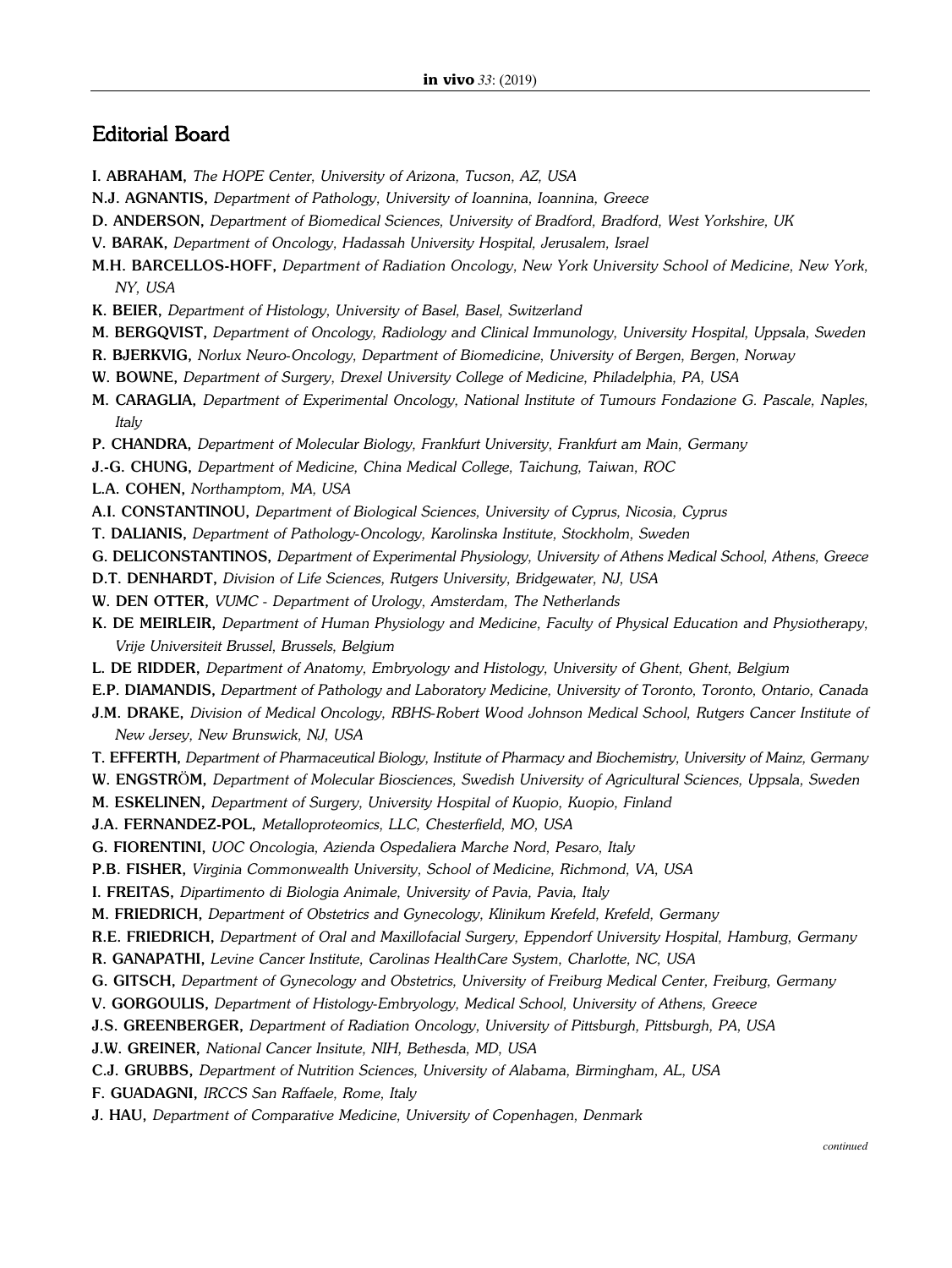- M. HAUER-JENSEN, *Arkansas Cancer Research Center, University of Arkansas Medical Sciences, Little Rock, AR, USA* K. HIBI, *Tokai Central Hospital, Kakamigahara, Gifu, Japan*
- S.A. IMAM, *Huntington Medical Research Institutes, Gene Therapy Program, Pasadena, CA, USA*
- K.S. JEONG, *Department of Pathology, College of Veterinary Medicine, Kyungpook National University, Daegu, S. Korea*
- M. JHANWAR-UNIYAL, *Department of Neurosurgery, New York Medical College, Valhalla, NY, USA*
- I. KISS, *Institute of Preventive Medicine, Medical School, University of Pécs, Pécs, Hungary*
- E. KONDO, *Division of Molecular and Cellular Pathology Niigata University Graduate School of Medical and Dental Sciences, Chuo-ku, Niigata, Japan*
- M. KOUTSILIERIS, *Department of Experimental Physiology, University of Athens Medical School, Athens, Greece*
- G.R.F. KRUEGER, *Department of Anatomy II, Center for Anatomy, The University of Cologne Medical School, Cologne, Germany*
- N. KYPRIANOU, *Department of Urology, University of Kentucky, Lexington, KY, USA*
- S.A. LAMPRECHT, *Division of Clinical Biochemistry, Faculty of Health Sciences, Ben Gurion University of the Negev, Beer-Sheva, Israel*
- G. LANDBERG, *Department of Laboratory Medicine, Lund University, Lund, Sweden*
- I. LELONG-REBEL, *Lab. de Biophotonique et Pharmacologie, Université de Strasbourg, Illkirch, France*
- J. LEROY, *IRCAD, University of Strasbourg, France*
- W. LICHTENEGGER, *Charit é Campus Virchow-Klinikum, Berlin, Germany*
- J. LYKKESFELDT, *Department of Veterinary Disease Biology, University of Copenhagen, Frederiksberg, Denmark*
- P. MADARNAS, *Department of Pathology, University of Sherbrooke, Québec, Canada*
- H. MAEDA, *BioDymanics Research Foundation, Kumamoto, Japan*
- M. MAREEL, *Laboratory of Experimental Cancerology, State University, Ghent, Belgium*
- L. MARGOLIS, *Eunice Kennedy Shriver National Institute of Child Health and Human Development, Bethesda, MD, USA*
- G. MARTORANA, *Policlinico S. Orsola Malpighi, University of Bologna, Bologna, Italy*
- J. MOLN**Á**R, *Department of Medical Microbiology and Immunobiology, Faculty of Medicine, University of Szeged, Szeged, Hungary*
- S.L. MOOBERRY, *Cancer Therapy & Research Center, University of Texas Health Science Center at San Antonio, San Antonio, TX, USA*
- N. MOTOHASHI, *Department of Medicinal Chemistry, Meiji Pharmaceutical University, Tokyo, Japan*
- R.M. NAGLER, *Department of Oral and Maxillofacial Surgery, Rambam Medical Center, Haifa, Israel*
- S. NAKANO, *Graduate School of Health and Nutritional Sciences, Nakamura Gakuen University, Fukuoka, Japan*
- M. NAKASHIMA, *Department of Tumor and Diagnostic Pathology, Atomic Bomb Disease Institute, Nagasaki University, Nagasaki, Japan*
- R. NARAYANAN, *Department of Biological Sciences, Florida Atlantic University, Boca Raton, FL, USA*
- M.B. NICHOLL, *South Texas Veterans Health Care System, San Antonio, TX, USA*
- K. NILSSON, *Tumor Biology Laboratory, Department of Pathology, University Hospital, Uppsala, Sweden*
- K.R. NORUM, *Institute for Nutrition Research, University of Oslo, Oslo, Norway*
- K. OGAWA, *Department of Surgery, Tokyo Womens' Medical University Medical Center East, Tokyo, Japan*
- M. PAGÉ, *Département de Biologie, Division de Biochimie, Université Laval, Québec, Canada*
- C. POLYCHRONAKOS, *Department of Paediatrics and Human Genetics, McGill University Health Centre Research Institute, Montreal, QC, Canada*
- M.-F. POUPON, *Institut Curie, Section de Recherche, Paris, France*
- D. RADES, *Department of Radiation Oncology, University of Lübeck, Lübeck, Germany*
- F.M. ROBERTSON, *Virginia Commonwealth University, Clinical Research Services, Center for Clinical and Translational Research, Richmond Academy of Medicine, Richmond, VA, USA*